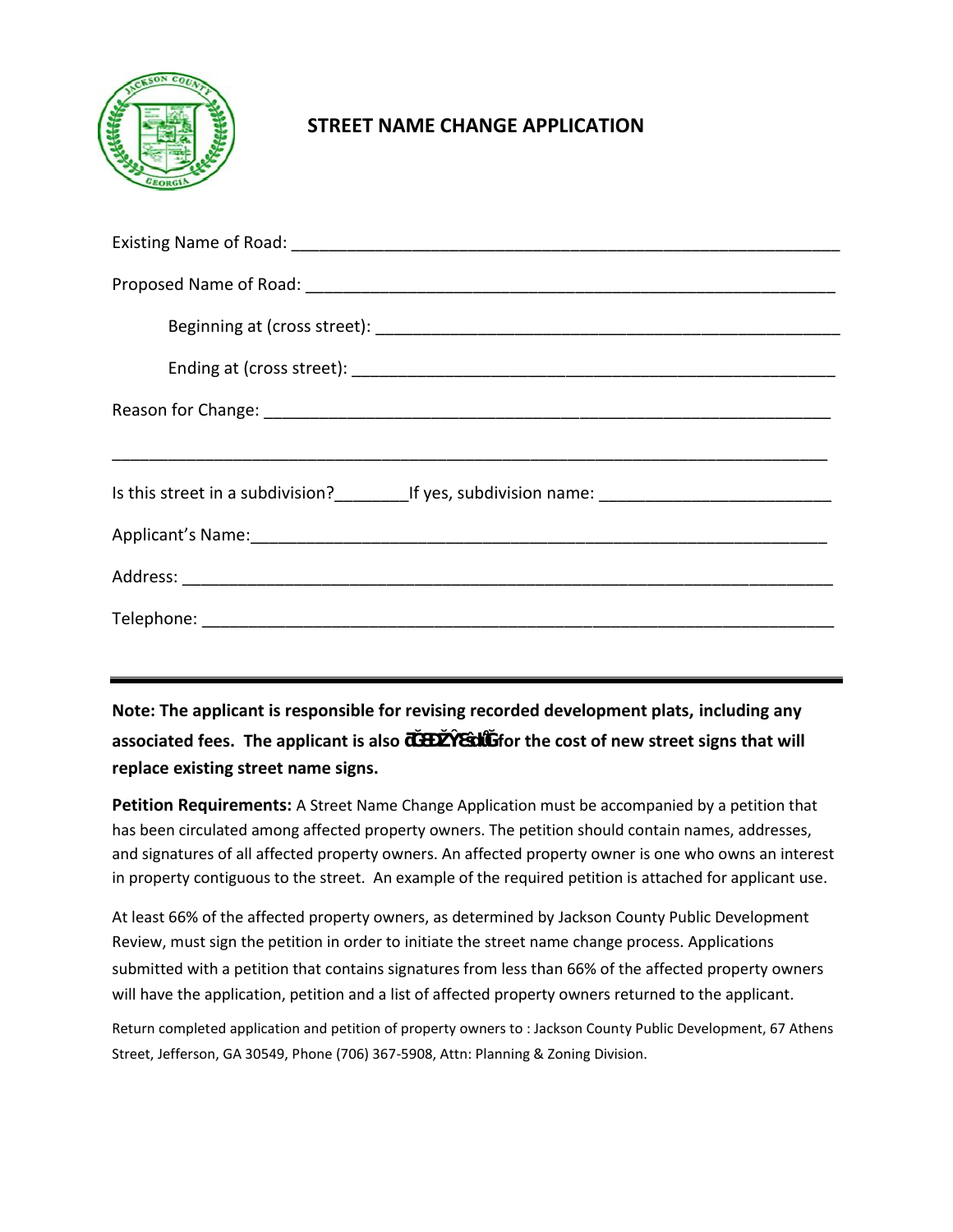

## **Petition of Property Owners to Accompany Street Name Change Application**

| An application is being submitted to request that ______________________________ |         |                                                                                                                                                                                                                                                                                                                                                                                                                        | be changed to<br>(existing street) |      |  |
|----------------------------------------------------------------------------------|---------|------------------------------------------------------------------------------------------------------------------------------------------------------------------------------------------------------------------------------------------------------------------------------------------------------------------------------------------------------------------------------------------------------------------------|------------------------------------|------|--|
|                                                                                  |         |                                                                                                                                                                                                                                                                                                                                                                                                                        |                                    |      |  |
| (proposed name)                                                                  |         |                                                                                                                                                                                                                                                                                                                                                                                                                        |                                    |      |  |
|                                                                                  |         |                                                                                                                                                                                                                                                                                                                                                                                                                        |                                    |      |  |
| documents related to a street name or address change.                            |         | Note: A street name change may also result in address changes. The applicant is responsible for the<br>cost of revising recorded development plats and the cost of installation of new street name signs.<br>Each individual property owner would be responsible for any costs associated with changes in drivers<br>license information, stationary, personal or business checks, home or mailbox numbers or personal | (Applicant)                        |      |  |
| I am in favor of the proposed street name change.                                |         |                                                                                                                                                                                                                                                                                                                                                                                                                        |                                    |      |  |
| <b>Printed Name</b>                                                              | Address | Day Phone                                                                                                                                                                                                                                                                                                                                                                                                              | Signature                          | Date |  |
|                                                                                  |         |                                                                                                                                                                                                                                                                                                                                                                                                                        |                                    |      |  |
|                                                                                  |         |                                                                                                                                                                                                                                                                                                                                                                                                                        |                                    |      |  |
|                                                                                  |         |                                                                                                                                                                                                                                                                                                                                                                                                                        |                                    |      |  |
|                                                                                  |         |                                                                                                                                                                                                                                                                                                                                                                                                                        |                                    |      |  |
|                                                                                  |         |                                                                                                                                                                                                                                                                                                                                                                                                                        |                                    |      |  |
|                                                                                  |         |                                                                                                                                                                                                                                                                                                                                                                                                                        |                                    |      |  |
|                                                                                  |         |                                                                                                                                                                                                                                                                                                                                                                                                                        |                                    |      |  |

Return completed application and petition of property owners to: Jackson County Public Development, Planning & Zoning Division, 67 Athens Street, Jefferson, GA. 30549, Phone (706) 367-5908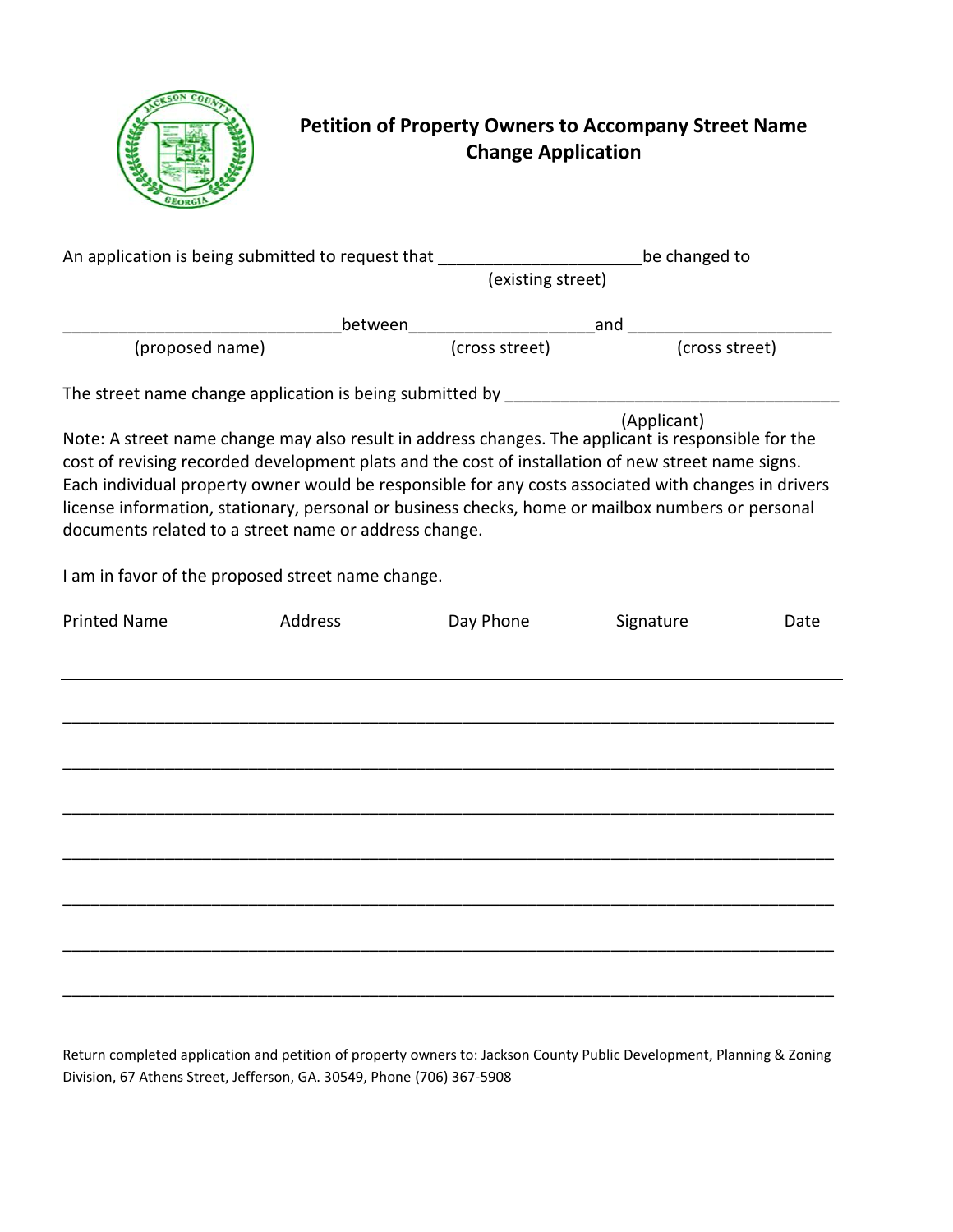

## **SUMMARY OF PROCEDURES FOR STREET NAME CHANGES**

When a street name change is requested by:

- A property owner with access to the subject street.
- A developer of property with approved access to the subject street.
- 1. An application (see attached) is obtain from the [Division of Planning and Zoning](http://www.jacksoncountygov.com/298/Planning-Zoning) (706-367-5908). It must be filled out completely and submitted along with a petition signed by all affected property owners in favor of the change (An affected property owner is one who owns an interest in property contiguous to the street) Within 30 days of submittal to the Division of Planning & Zoning, determines what percentage of the affected property owners has signed the petition. If less that 66% of the affected property owners have signed the petition, it will not be processed and will be returned to the applicant.
- 2. The Planning & Zoning Division reviews the proposed street name for compliance with Jackson County Roads and Addressing Ordinance 3-1-1.
- 3. If accepted, the proposed street name is placed on a "Reserve List." A letter is sent by Planning & Zoning Division to affected county departments for review and comments (Fire & Emergency Services, Transportation, Planning Division, GIS and Public Safety).
- 4. If the requested name change receives any unfavorable comments, the Planning & Zoning Division will

schedule a meeting with affected departments and agencies to develop recommendations as to the beginning and ending points of said change (if necessary), or name change, or any street number changes that may be applicable.

- 5. After review and acceptance by the county departments of the request, and if 66% of the affected property owners have signed a petition, then the Planning & Zoning Division places a request on the Board of Commissioners (BOC) agenda.
- 6. If all of the affected property owners do not agree to the requested street name change, or if less than 100% have signed the petition, than a public hearing is held. (Note, however, that at least 66% of the affected property owners must sign the petition for it to be accepted for processing).

Notification requirements are as follows:

- A. The Public Development Department advertises the public hearings for the BOC as a public hearing agenda item.
- B. The Public Development Department advertises the name change in the newspaper at least (15) days, but not more than forty-five (45) days, before the first public hearing.